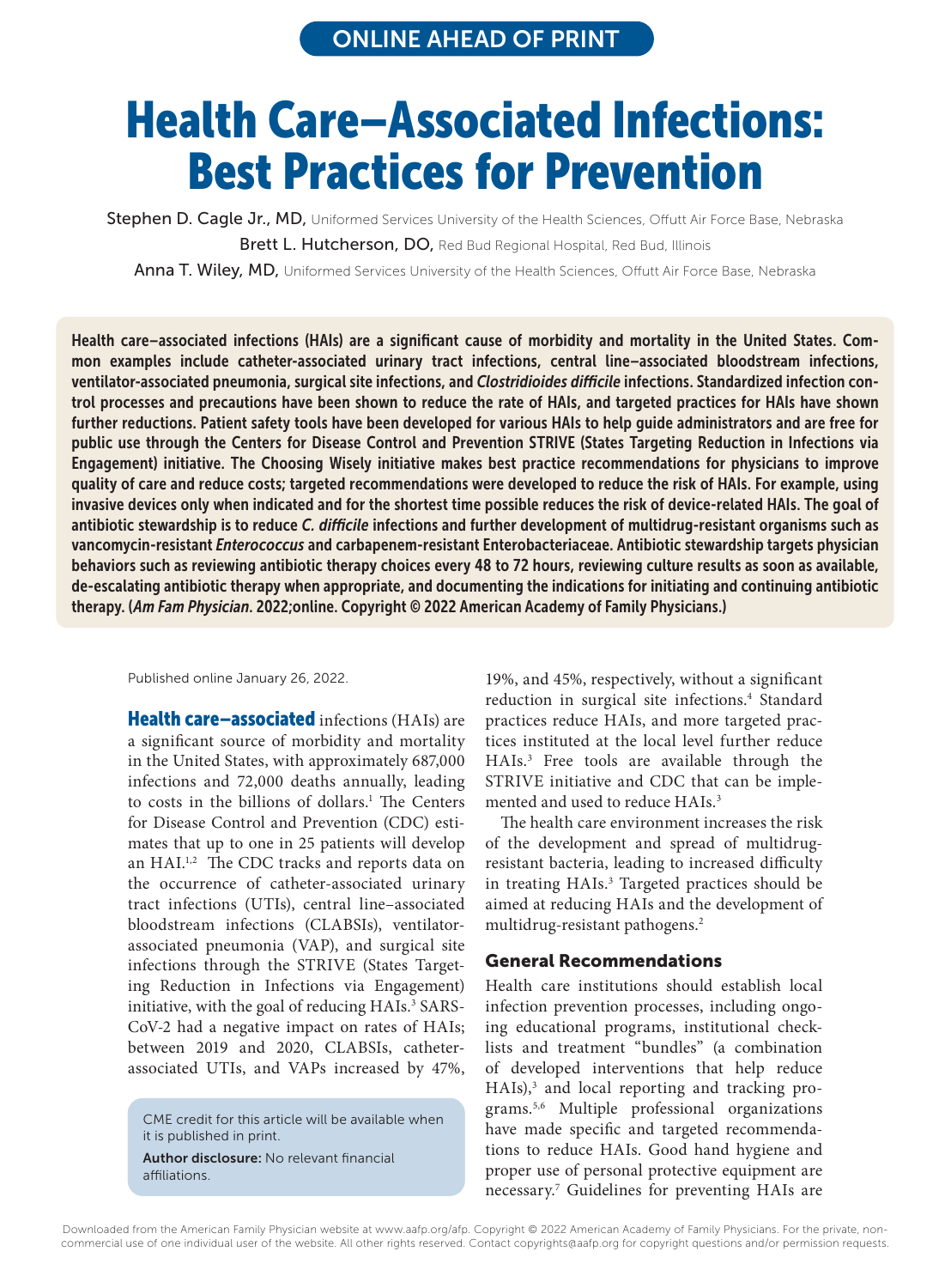# SORT: KEY RECOMMENDATIONS FOR PRACTICE

| <b>Clinical recommendation</b>                                                                                                                                                                                                                                           | Evidence<br>rating | <b>Comments</b>                                                                                                                 |
|--------------------------------------------------------------------------------------------------------------------------------------------------------------------------------------------------------------------------------------------------------------------------|--------------------|---------------------------------------------------------------------------------------------------------------------------------|
| To reduce health care-associated infections, insti-<br>tutions should establish local infection prevention<br>processes, including ongoing educational programs,<br>checklists and treatment "bundles," and local report-<br>ing and tracking programs. <sup>3,5,6</sup> | B                  | Consistent evidence from meta-<br>analysis and systematic reviews<br>of randomized controlled trials                            |
| Urinary catheters should be used for the shortest<br>duration possible and removed as soon as they are no<br>longer required. $13,16$                                                                                                                                    | B                  | Expert opinion and consensus<br>quidelines; a small prospective<br>cohort study                                                 |
| Central lines should be used for the shortest duration<br>possible and removed as soon as they are no longer<br>required. <sup>17,18</sup>                                                                                                                               | $\mathsf{C}$       | Expert opinion and consensus<br>quidelines                                                                                      |
| Noninvasive positive pressure ventilation should be<br>attempted before intubation when clinically appropri-<br>ate to prevent ventilator-associated pneumonia. <sup>22</sup>                                                                                            | $\mathsf{C}$       | Expert opinion and consensus<br>quidelines                                                                                      |
| Probiotics should be considered to prevent<br>Clostridioides difficile infection in hospitalized, immu-<br>nocompetent patients at high risk of the infection who<br>are receiving antibiotics. 43,47                                                                    | $\overline{A}$     | Consistent evidence from meta-<br>analysis and systematic reviews<br>of randomized controlled trials:<br>expert clinical review |
| Antibiotics should be used for the shortest possi-<br>ble duration, discontinued when appropriate, and<br>targeted to specific organisms to reduce risk of<br>C. difficile infection and development of multidrug-<br>resistant organisms. <sup>39</sup>                 | $\mathsf{C}$       | Expert opinion and consensus<br>quidelines                                                                                      |
|                                                                                                                                                                                                                                                                          |                    |                                                                                                                                 |

 $A =$  consistent, good-quality patient-oriented evidence;  $B =$  inconsistent or limited-quality patient-oriented evidence; C = consensus, disease-oriented evidence, usual practice, expert opinion, or case series. For information about the SORT evidence rating system, go to https://www.aafp.org/afpsort.

available from the CDC at https://www.cdc.gov/ hai/prevent/prevention.html. The Society for Healthcare Epidemiology of America offers further recommendations and resources at https:// shea-online.org/compendium-of-strategies-toprevent-healthcare-associated-infections-inacute-care-hospitals/.

# SARS-CoV-2

Current evidence supports social distancing, masking, and vaccination to prevent or reduce HAIs related to SARS-CoV-2.8 The CDC recommends adhering to prevention practices for airborne diseases, which include having all individuals wear a face mask while in any indoor clinical space, placing the infected patient in an airborne infection isolation room if available, limiting visitation, and having health care workers

use additional appropriate personal protective equipment (e.g., N95 respirator, goggles, gown, hair coverings, gloves).<sup>8</sup> If an airborne infection isolation room is not available, private rooms can also reduce the spread of airborne diseases.<sup>8</sup> Personal protective equipment should be donned and doffed using appropriate techniques before and after each patient encounter to reduce the risk of HAIs caused by SARS-CoV-2.<sup>8</sup> A CDC educational video on a donning technique is available at https://youtu.be/H4jQUBAlBrI. Health care workers should also be immunized against COVID-19 and other vaccine-preventable communicable diseases to prevent or reduce spread.9

Mask wearing by health care workers has been demonstrated to reduce the spread of airborne diseases in health care environments.<sup>10,11</sup> Effectiveness of cloth masks is unclear given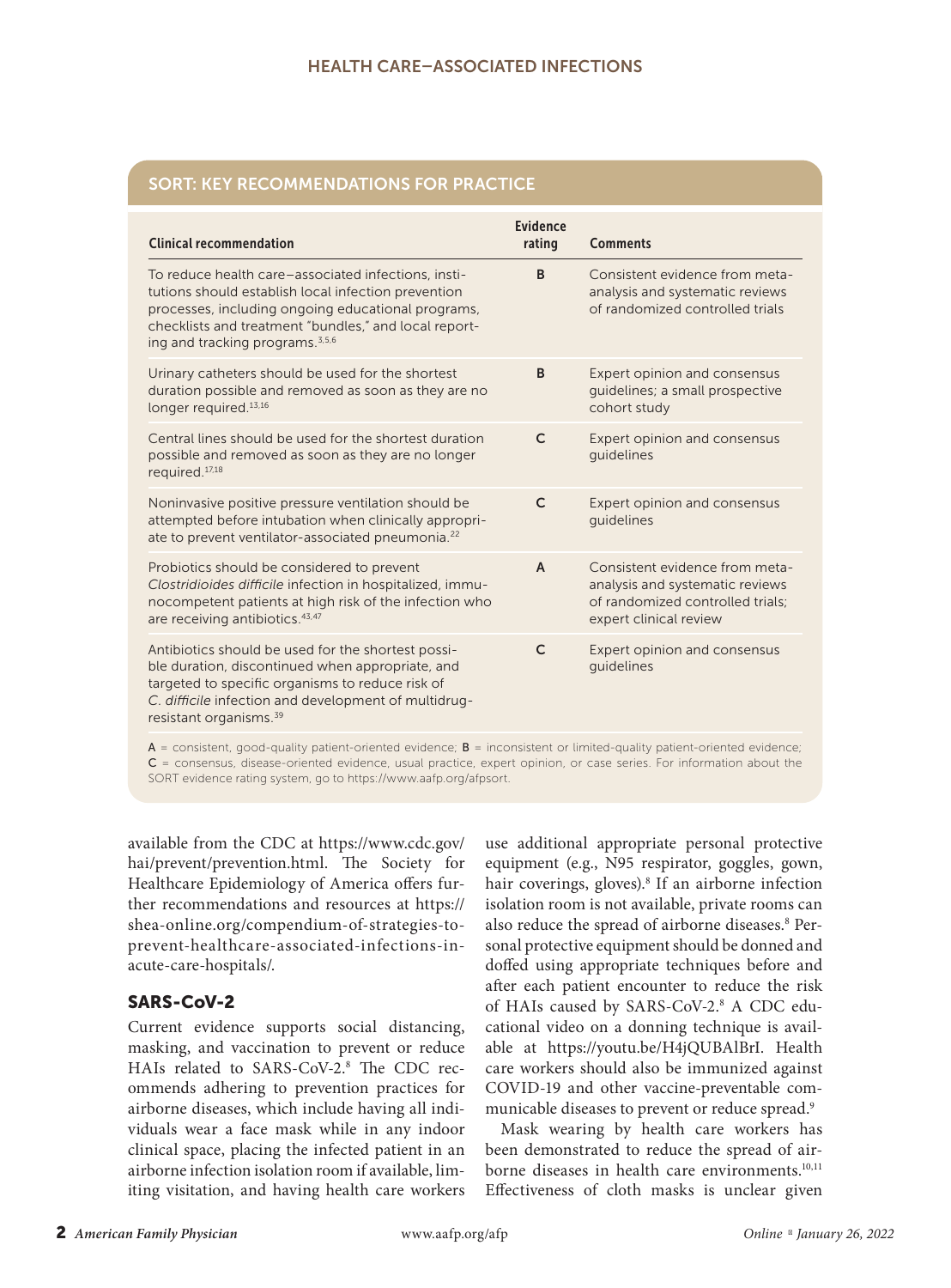| <b>Recommendations From Choosing Wisely</b>                                                                                                                                                                                                                                                                                                                                                                                                                                                                                                                                                                                                                                                                                                        |                                                                                                                                                     |  |  |
|----------------------------------------------------------------------------------------------------------------------------------------------------------------------------------------------------------------------------------------------------------------------------------------------------------------------------------------------------------------------------------------------------------------------------------------------------------------------------------------------------------------------------------------------------------------------------------------------------------------------------------------------------------------------------------------------------------------------------------------------------|-----------------------------------------------------------------------------------------------------------------------------------------------------|--|--|
| Recommendation                                                                                                                                                                                                                                                                                                                                                                                                                                                                                                                                                                                                                                                                                                                                     | <b>Sponsoring organization</b>                                                                                                                      |  |  |
| Catheter-associated urinary tract infection<br>Do not place or maintain an indwelling urinary catheter in a patient unless<br>there is a specific indication to do so.<br>Do not place an indwelling urinary catheter to manage urinary<br>incontinence.<br>Do not place, or leave in place, urinary catheters for incontinence, conve-<br>nience, or monitoring of output for noncritically ill patients (acceptable<br>indications: critical illness, obstruction, hospice, in perioperative period<br>for fewer than two days for urologic procedures); use daily weights<br>instead to monitor diuresis.                                                                                                                                       | American Academy of<br><b>Nursing</b><br>Society for Post-Acute and<br>Long-Term Care Medicine<br>Society of Hospital Medi-<br>cine (Adult)         |  |  |
| Central line-associated bloodstream infection<br>Avoid invasive devices (including central lines, endotracheal tubes, and<br>urinary catheters) and, if required, use them no longer than necessary.<br>Do not place, or leave in place, peripherally inserted central lines for<br>patient or clinician convenience.                                                                                                                                                                                                                                                                                                                                                                                                                              | Society for Healthcare<br>Epidemiology of America<br>Society of General Internal<br>Medicine                                                        |  |  |
| <b>Surgical site infection</b><br>Do not continue antibiotics used for surgical prophylaxis after the patient<br>has left the operating room.<br>Do not routinely use topical antibiotics on a surgical wound.                                                                                                                                                                                                                                                                                                                                                                                                                                                                                                                                     | Society for Healthcare<br>Epidemiology of America<br>American Academy of<br>Dermatology                                                             |  |  |
| Clostridioides difficile infections/multidrug-resistant organisms<br>Do not use antibiotics in patients without convincing evidence of need.<br>Do not continue antibiotics beyond 72 hours in hospitalized patients<br>unless patient has clear evidence of infection.                                                                                                                                                                                                                                                                                                                                                                                                                                                                            | Society for Healthcare<br>Epidemiology of America<br>Society for Healthcare<br>Epidemiology of America                                              |  |  |
| C. difficile infections/ventilator-associated pneumonia<br>Do not prescribe medications for stress ulcer prophylaxis to medical<br>inpatients unless they are at high risk of gastrointestinal complications<br>(e.g., high risk of gastrointestinal ulcer bleeding).<br>Do not continue hospital-prescribed stress ulcer prophylaxis with proton<br>pump inhibitor therapy in the absence of an appropriate diagnosis in the<br>postacute and long-term care population.<br>For pharmacologic treatment of patients with gastroesophageal reflux<br>disease, long-term acid suppression therapy (proton pump inhibitors or<br>histamine H <sub>2</sub> blockers) should be titrated to the lowest effective dose to<br>achieve therapeutic goals. | Society of Hospital Medi-<br>cine (Adult)<br>Society for Post-Acute and<br>Long-Term Care Medicine<br>American Gastroentero-<br>logical Association |  |  |
|                                                                                                                                                                                                                                                                                                                                                                                                                                                                                                                                                                                                                                                                                                                                                    |                                                                                                                                                     |  |  |

Source: For more information on the Choosing Wisely Campaign, see https://www.choosingwisely.org. For supporting citations and to search Choosing Wisely recommendations relevant to primary care, see https://www.aafp.org/afp/ recommendations/search.htm.

the variability of material and construction of the masks, and they should not be worn during patient care when appropriate medical masks or N95 respirator masks are available.<sup>10,11</sup>

The CDC recommends screening (e.g., symptom and exposure questions, temperature checks) all patients entering a clinical building. Telemedicine should be used when available and appropriate.8 Following CDC recommendations and instituting local policies and practices are effective in preventing HAIs from SARS-CoV-2.12

# Catheter-Associated UTIs

Catheter-associated UTIs are diagnosed in patients with symptomatic bacteriuria following bladder catheterization. UTIs account for more than 30% of nosocomial infections, of which most are associated with bladder instrumentation.13 More than 26,000 catheter-associated UTIs occurred in 2019 in acute care facilities, a decrease of 8% from 2018.1,14,15

Avoiding unnecessary bladder catheterization and using an appropriate placement technique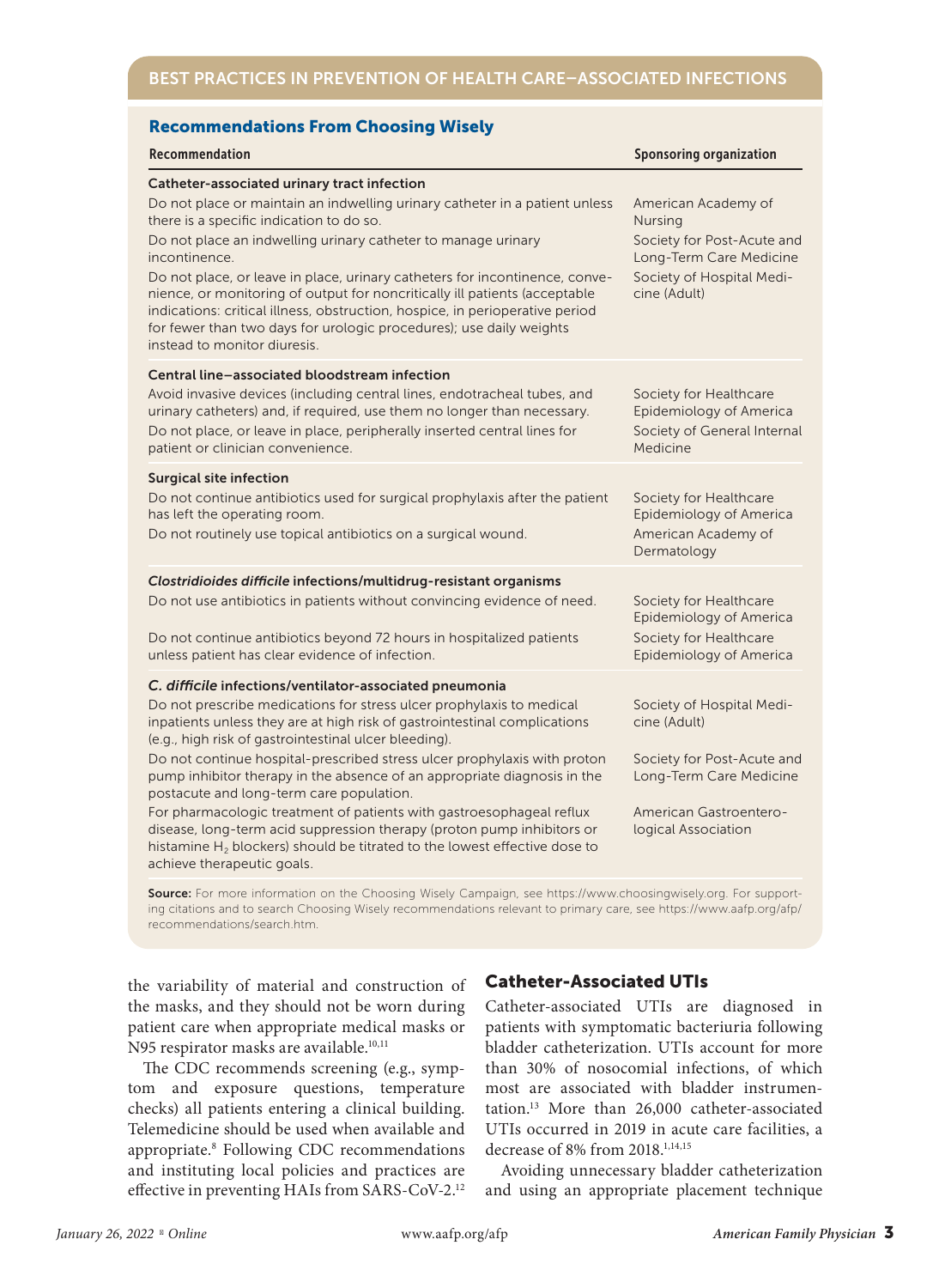are paramount in the prevention of catheterassociated UTIs. Bladder catheters should be used in hospitalized patients only for acute urinary retention, bladder outlet obstruction, accurate output measurement when critically ill, prolonged immobilization, and end-of-life care. The catheter should be placed using a sterile technique, and urine flow should be unobstructed with the collection system always remaining closed and below the level of the bladder.<sup>13</sup> One study demonstrated that shorter duration of indwelling catheter use reduced the risk of catheter-associated UTI.16 No patients developed a catheter-associated UTI with less than three days of catheterization, whereas the rate of catheter-associated UTIs was 15% for three to six days and 68% for more than eight days of catheterization.16 Bladder catheters should be removed as soon as clinically indicated.16

# Central Line–Associated Bloodstream Infections

CLABSIs are laboratory-confirmed nosocomial infections that can be diagnosed if occurring at least 48 hours after initial central line placement, the central line remains in place or was removed no more than one day before the date the positive blood culture was drawn, and there is no other source of infection. Central lines are the most common source of bloodstream HAIs, accounting for more than 250,000 infections in the United States annually.17 Risk of CLABSIs is lower with permanent central lines such as implanted ports and dialysis catheters than with nontunneled central lines, which are temporary and include peripherally inserted central catheters and central lines placed in subclavian, internal jugular, or femoral veins.

Nonmodifiable risk factors for CLABSIs include younger age (particularly neonates), male gender (guideline did not define how gender was determined), and underlying immunodeficiency.<sup>18</sup> Modifiable risk factors include prolonged hospitalization before central-line insertion, use of multilumen catheters, receipt of parenteral nutrition, and placement and insertion techniques.<sup>18</sup> If a central line is indicated, a subclavian vein site is associated with the lowest CLABSI risk.17 Central line placement can introduce infection from skin flora, either during insertion of the catheter or while handling the indwelling catheter with unclean hands<sup>18</sup> (Figure 1).

To reduce HAIs, the sterile barrier technique should be used, including full-body drape for the patient and cap, mask, sterile gown, and gloves for the physician. Skin preparation using greater than 0.5% chlorhexidine solution is preferred, followed by postprocedure chlorhexidine dressings.<sup>19</sup>

Central lines should be used for the shortest duration possible and removed as soon as they are no longer required.17,18 Administration of prophylactic antibiotics before central-line insertion has not been shown to reduce CLABSIs.20 Flushing or locking tunneled catheters with a combination of heparin and an antibiotic appears to reduce gram-positive catheter-related sepsis in patients at risk of neutropenia. However, this should be considered only in patients at institutions with an elevated baseline CLABSI rate of greater than 15%.20 There are insufficient data to recommend a specific frequency of postprocedure dressing changes to reduce the risk of CLABSIs.20,21

# Ventilator-Associated Pneumonia

VAP refers to pneumonia that occurs after initiating mechanical ventilation and can be clinically challenging to diagnose because of issues with the accuracy and reproducibility of available testing. Historically, 10% to 20% of patients receiving mechanical ventilation have developed VAP, with a mortality rate of approximately 10%.<sup>22</sup> Organisms commonly associated with these infections include *Staphylococcus aureus* and *Pseudomonas aeruginosa*; therefore, targeted antibiotics can improve treatment outcomes and decrease microbial resistance.<sup>22</sup>

The risk of VAP can be reduced by avoiding intubation and using noninvasive positive pressure ventilation when possible. Noninvasive positive pressure ventilation in acute respiratory failure caused by chronic obstructive pulmonary disease or congestive heart failure exacerbations can decrease the need or shorten the overall duration of mechanical ventilation, decrease length of hospital stay, and lower mortality rates from VAP. Minimizing sedation in patients receiving mechanical ventilation also reduces HAIs because this practice reduces the average duration of ventilator use by two to four days.<sup>22</sup>

Using local treatment bundles or checklists (e.g., for daily assessment of readiness for extubation) can help reduce HAIs.<sup>22</sup> There is weak evidence that elevating the head of the bed to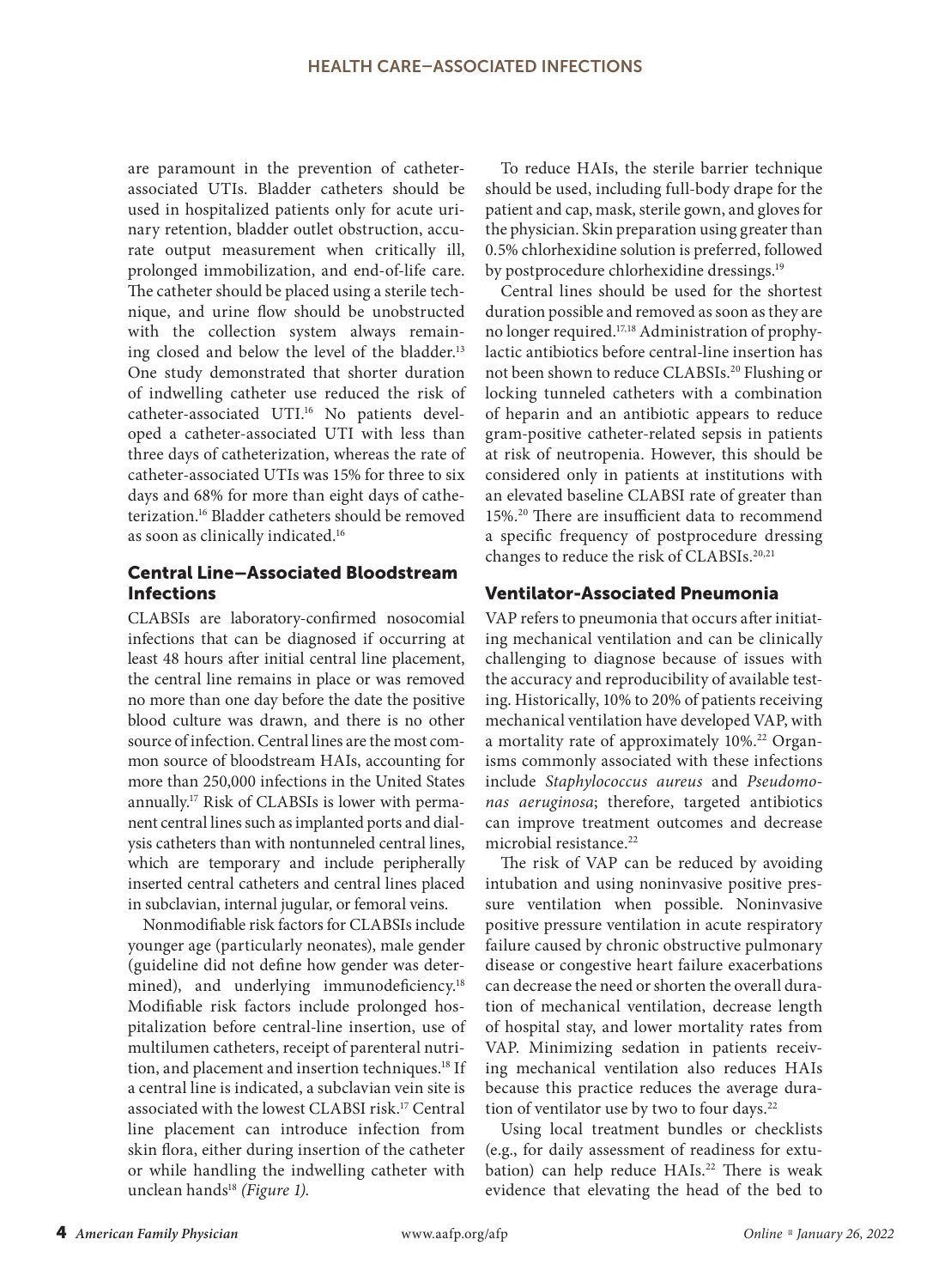

30 to 45 degrees for intubated patients reduces VAP risk and that enteral feeding in the supine position should be avoided.<sup>22</sup> A 2020 Cochrane review demonstrated that use of chlorhexidine (Peridex) mouthwash or gel in critically ill patients reduces VAP but not the duration of mechanical ventilation, intensive care unit (ICU) stay, or overall mortality.23 Given the association between histamine  $H_2$  blockers and proton pump inhibitors and an increased risk of VAP, routine use should be reserved for patients at high risk of gastrointestinal ulcer bleeding.24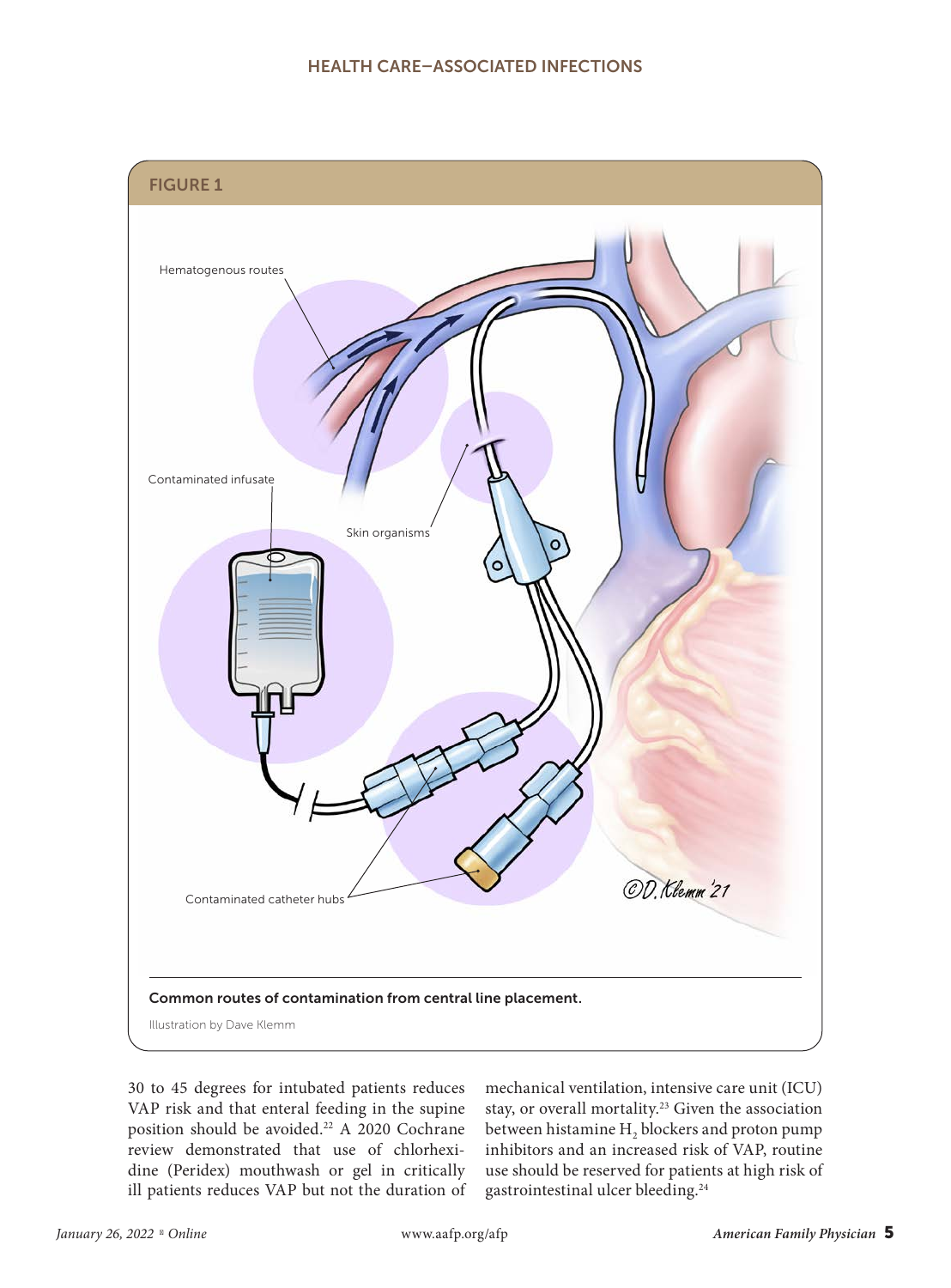## Surgical Site Infections

Surgical site infections are those that occur following a surgical procedure and involve the corresponding incision, organ, or space.<sup>25</sup> It is estimated that up to 55% of surgical site infections are preventable.<sup>26,27</sup> Recommendations for preventing these infections include surgeryspecific antibiotic prophylaxis based on available guidelines, perioperative glycemic control (goal of less than 180 to 200 mg per dL [9.99 to 11.10 mmol per L] for patients with or without diabetes mellitus), full-body bathing no earlier than the night before the operation (with or without antiseptics), and intraoperative skin preparation with antiseptics.27-29

Methicillin-resistant *S. aureus* (MRSA) is the most common organism identified in surgical site infections, and nares colonization with *S. aureus* increases the rate of surgical site infections five- to 10-fold.<sup>30,31</sup> Studies have shown that patients who screen positive for *S. aureus* have lower rates of surgical site infections when decolonization protocols are followed before orthopedic and cardiothoracic surgery.28,29,32 However, this practice should not be used universally for other surgeries because of concern about the development of mupirocin- or chlorhexidineresistant bacteria.32 Policies regarding screening for *S. aureus* can be institution-specific based on local rates of *S. aureus* colonization and surgical site infections.<sup>33</sup>

Studies have not demonstrated superiority of one type of postsurgical dressing in preventing surgical site infections.<sup>34,35</sup> Guidelines recommend using antimicrobial sutures, especially when there is high risk of surgical site infection, such as with intracolorectal surgeries, and when there is lower risk but infection may be devastating, such as with cardiothoracic surgery. $27,28$ 

## *Clostridioides difficile* Infections

*Clostridioides difficile* (formerly *Clostridium difficile*) is the bacteria most commonly associated with HAIs.<sup>26</sup> Although the incidence of community-acquired *C. difficile* infections is rising, most cases continue to be HAIs.<sup>1</sup> Additionally, the virulence of *C. difficile* is increasing, particularly among strains that are resistant to metronidazole (Flagyl), which has led to the addition of oral vancomycin or fidaxomicin (Dificid) as first-line agents in treatment guidelines.<sup>36,37</sup>

The main strategies for reducing *C. difficile* HAI include patient isolation with initiation of contact precautions and appropriate hand hygiene when infection is suspected or confirmed. Environmental cleaning performed daily and terminally with *C. difficile* sporicidal agents is recommended and has been shown to decrease risk of transmission in the environment and by health care workers.<sup>38</sup>

Health care workers and surfaces in rooms that previously contained a patient with *C. difficile* are known vectors and increase the risk of subsequent *C. difficile* infections.39,40 There is increasing evidence that the use of disinfecting ultraviolet light systems, along with standard sporicidal practices, may decrease the risk of subsequent infections in these high-risk rooms.<sup>35,39,41</sup> Guidelines recommend handwashing with nonantimicrobial or antimicrobial soap rather than alcohol-based hand rubs, but superiority has not been demonstrated in clinical trials.42,43

Several antibiotics have been associated with a high risk of *C. difficile* infection, with clindamycin demonstrating the highest risk compared with no antibiotics.44,45 If *C. difficile* infection is diagnosed while a patient is taking an antibiotic, the medication should be discontinued as soon as the clinical situation allows.<sup>39</sup> Antibiotic stewardship is estimated to reduce rates of *C. difficile* infections by as much as 50% to 77%.<sup>43,46</sup>

Emerging evidence suggests using probiotics when prescribing antibiotics for prevention of *C. difficile* infections.43,47 A systematic review of 31 randomized controlled trials demonstrated a number needed to treat of 12 to prevent one case of *C. difficile*–associated diarrhea in those considered at high risk of *C. difficile* infection.<sup>47</sup> Given their relative safety profile, probiotics could be considered in an immunocompetent patient at high risk of *C. difficile* infection.<sup>47</sup>

## Antibiotic Stewardship

Antibiotic stewardship is a cornerstone of HAI prevention *(Table 1*<sup>48</sup>*)*. The CDC estimates that nearly 30% of all antibiotics prescribed for inpatients are unnecessary or suboptimal, thereby increasing the risk of *C. difficile* infection and multidrug-resistant organisms.<sup>44</sup> Appropriate antibiotic prescribing can improve outcomes while minimizing patient harms.

The CDC recommends using proper diagnostic testing when evaluating suspected infection to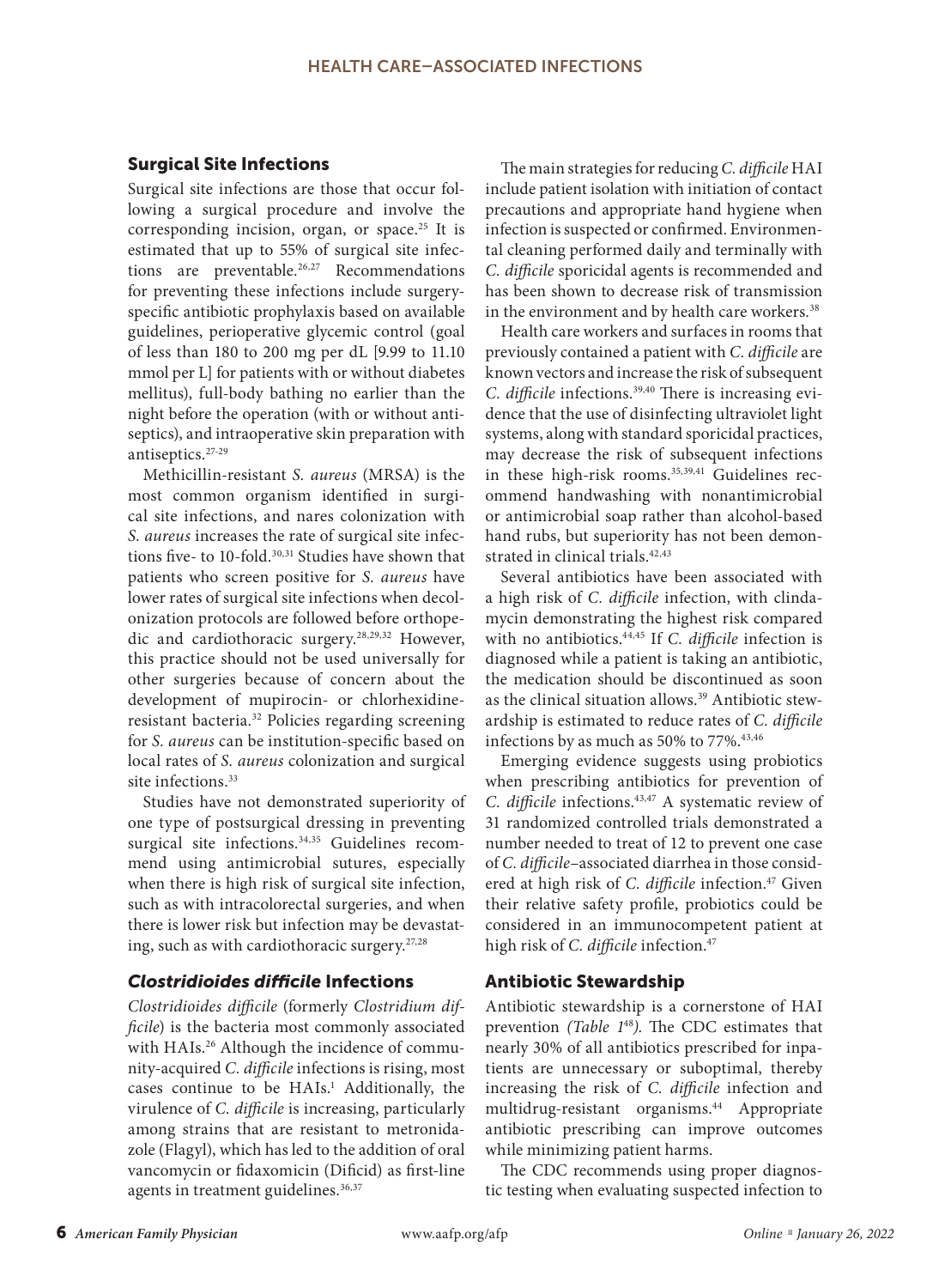narrow therapy when appropriate and documenting the indications for initiating and continuing antibiotic therapy.44 Guidelines, such as those from the Infectious Diseases Society of America (see https://www.idsociety.org/practice-guideline/ implementing-an-ASP/), should be used to guide choice of antibiotic, dosing, frequency, and duration.44 Given the uncertainty surrounding many patient-reported penicillin allergies, physicians can use tools such as PEN-FAST or formal allergy testing to assess true risk, potentially allowing for future use of beta-lactam antibiotics.<sup>49</sup>

## Multidrug-Resistant Organisms

Multidrug-resistant organisms are those that are resistant to one or more commonly used antibiotics. The most common of these organisms include MRSA and vancomycin-resistant *Enterococcus*. More recently, carbapenem-resistant Enterobacteriaceae have been declared an urgent public health threat by the CDC.<sup>50</sup> Although development of carbapenem-resistant Enterobacteriaceae highlights the dangerous problem

## TABLE 1

#### Physician and Pharmacy Interventions for Improving Hospital Antibiotic Stewardship

Review all antibiotic therapy for appropriateness every 48 to 72 hours following initiation.

Document indications for initiating and continuing antibiotic therapy.

Order appropriate diagnostic tests for suspected infection, including imaging and cultures.

Review culture results often, and when culture results are available to guide therapy, use the narrowest-spectrum antibiotics for the shortest duration possible based on local resistance markers and susceptibilities; consider pathologist or laboratory comments regarding whether colonization or contamination is possible.

When culture results are not available to guide therapy, consider use of society guidelines to direct antibiotic choice, frequency, and duration.

Use electronic health record–enabled antibiotic stop dates to ensure appropriate duration of therapy.

If the patient reports a penicillin allergy, consider assessing the nature of the allergy and reaction.

Transition from intravenous to oral antibiotics when clinically appropriate.

*Information from reference 48.*

of antibiotic resistance, the national incidence of this infection has remained low at approximately 0.3 to 2.93 cases per  $100,000$  person-years.<sup>51</sup>

Strategies for preventing infections with multidrug-resistant organisms are similar to those for preventing *C. difficile* infections: patient isolation when possible, contact precautions and appropriate hand hygiene for patients colonized or infected with a multidrug-resistant organism, environmental cleaning daily and terminally, and antibiotic stewardship.<sup>52</sup> The CDC recommends decolonization protocols for ICU patients who are found to be colonized with MRSA, but evidence is lacking regarding protocols for other multidrug-resistant organisms.52

There is evidence that bathing ICU patients daily with chlorhexidine decreases the rate of MRSA colonization and infection and the rate of vancomycin-resistant *Enterococcus* colonization compared with usual bathing protocols.<sup>30</sup> However, the benefit of this practice for the general inpatient population is unclear because the meta-analysis included only studies performed in the ICU.30,53 Strains of MRSA that are resistant to chlorhexidine and mupirocin have been reported, but clinical relevance is unclear because rates of MRSA infection have decreased as resistance has increased.30 Development of disinfectant-resistant organisms is possible with repeated exposure but is thought to be unlikely in the clinical setting where higher concentrations are used.<sup>54</sup>

This article updates a previous article on this topic by Hsu.<sup>55</sup>

Data Sources: PubMed searches were completed using the key terms cross infection/prevention and control, drug resistance, multiple bacterial, *Clostridium difficile*, *Clostridioides difficile*, pneumonia, ventilator-associated, urinary catheterization, central venous catheter, SARS-CoV-2, COVID-19, and hospital. We also searched Essential Evidence Plus and Clinical Evidence, the Cochrane Library, the Centers for Disease Control and Prevention, and the Society for Healthcare Epidemiology of America. Search dates: October to December 2020; January 2021.

The views expressed are those of the authors and do not reflect the official policy or position of the Departments of the Army or Air Force, the Department of Defense, or the U.S. government.

#### The Authors

STEPHEN D. CAGLE Jr., MD, is an assistant professor in the Department of Family Medicine at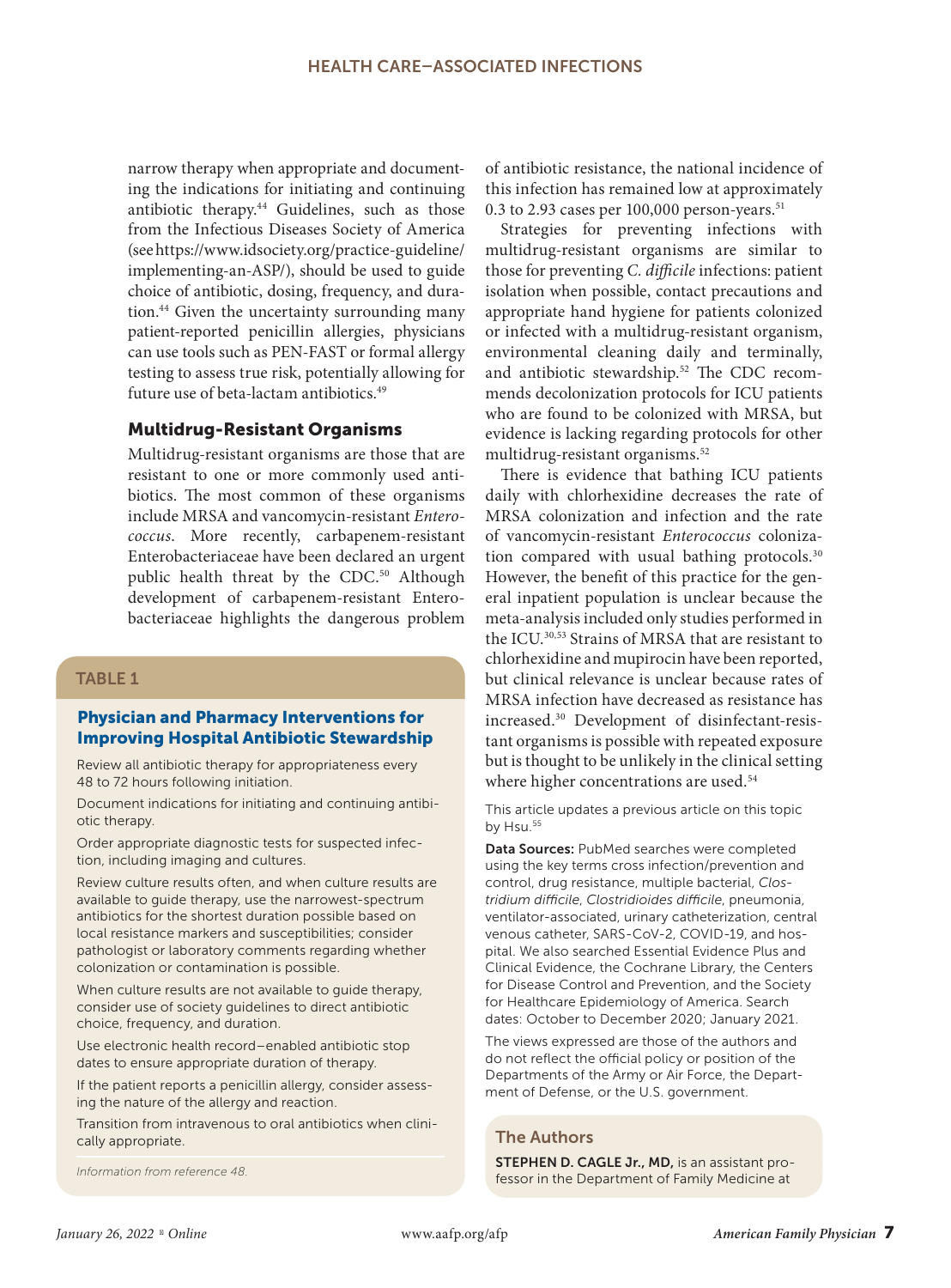the Uniformed Services University of the Health Sciences, Offutt Air Force Base, Neb.

BRETT L. HUTCHERSON, DO, is an attending physician at Red Bud (Ill.) Regional Hospital.

ANNA T. WILEY, MD, is a faculty physician in the Department of Family Medicine at the Uniformed Services University of the Health Sciences, Offutt Air Force Base.

*Address correspondence to Stephen D. Cagle Jr., MD, Offutt Air Force Base, 2501 Capehart Rd., Bellevue, NE 68123 (email: scaglejr@gmail.com). Reprints are not available from the authors.*

#### References

- 1. Centers for Disease Control and Prevention. Data portal. Accessed November 23, 2021. https://www.cdc.gov/hai/ data/portal/index.html
- 2. Saint S, Meddings J, Fowler KE, et al. The guide to patient safety for health care–associated infections. *Ann Intern Med*. 2019;171(7 suppl):S7-S9.
- 3. Popovich KJ, Calfee DP, Patel PK, et al. The Centers for Disease Control and Prevention STRIVE Initiative: construction of a national program to reduce health care– associated infections at the local level. *Ann Intern Med*. 2019;171(7 suppl):S2-S6.
- 4. Centers for Disease Control and Prevention. Current HAI progress report. Accessed January 20, 2021. https://www. cdc.gov/hai/data/portal/progress-report.html
- 5. Flodgren G, Gonçalves-Bradley DC, Pomey M-P. External inspection of compliance with standards for improved healthcare outcomes. *Cochrane Database Syst Rev*. 2016; (12):CD008992.
- 6. Kaur J, Stone PW, Travers JL, et al. Influence of staff infection control training on infection-related quality measures in US nursing homes. *Am J Infect Control*. 2017;45(9): 1035-1040.
- 7. Gould DJ, Moralejo D, Drey N, et al. Interventions to improve hand hygiene compliance in patient care. *Cochrane Database Syst Rev*. 2017;(9):CD005186.
- 8. Centers for Disease Control and Prevention. Interim infection prevention and control recommendations for healthcare personnel during the coronavirus disease 2019 (COVID-19) pandemic. Updated September 10, 2021. Accessed November 23, 2021. https://www.cdc. gov/coronavirus/2019-ncov/hcp/infection-controlrecommendations.html
- 9. Centers for Disease Control and Prevention. Immunization of health-care workers: recommendations of the Advisory Committee on Immunization Practices (ACIP) and the Hospital Infection Control Practices Advisory Committee (HICPAC). *MMWR Recomm Rep.* 1997;46(RR-18):1-42.
- 10. Chughtai AA, Seale H, Macintyre CR. Effectiveness of cloth masks for protection against severe acute respiratory syndrome coronavirus 2. *Emerg Infect Dis*. 2020;26(10): e200948.
- 11. Sharma SK, Mishra M, Mudgal SK. Efficacy of cloth face mask in prevention of novel coronavirus infection transmission: a systematic review and meta-analysis. *J Educ Health Promot*. 2020;9(1):192.
- 12. Rhee C, Baker M, Vaidya V, et al. Incidence of nosocomial COVID-19 in patients hospitalized at a large US academic medical center. *JAMA Netw Open*. 2020;3(9):e2020498.
- 13. Gould CV, Umscheid CA, Agarwal RK, et al.; Healthcare Infection Control Practices Committee (HICPAC). Guideline for prevention of catheter-associated urinary tract infections 2009. Updated June 6, 2019. Accessed September 23, 2021. https://www.cdc.gov/infection control/pdf/guidelines/cauti-guidelines-H.pdf
- 14. Nicolle LE. Catheter associated urinary tract infections. *Antimicrob Resist Infect Control*. 2014;3:23.
- 15. Sabir N, Ikram A, Zaman G, et al. Bacterial biofilm-based catheter-associated urinary tract infections:. *Am J Infect Control*. 2017;45(10):1101-1105.
- 16. Al-Hazmi H. Role of duration of catheterization and length of hospital stay on the rate of catheter-related hospitalacquired urinary tract infections. *Res Rep Urol.* 2015;7:41-47.
- 17. O'Grady NP, Alexander M, Burns LA, et al.; Healthcare Infection Control Practices Advisory Committee (HICPAC). Guidelines for the prevention of intravascular catheterrelated infections, 2011. Updated October 2017. Accessed November 23, 2021. https://www.cdc.gov/infection control/pdf/guidelines/bsi-guidelines-H.pdf
- 18. The Joint Commission. Preventing central line–associated bloodstream infections. May 2012. Accessed November 23, 2021. https://www.jointcommission.org/-/media/tjc/ documents/resources/hai/clabsi\_monographpdf.pdf
- 19. Lai NM, Lai NA, O'Riordan E, et al. Skin antisepsis for reducing central venous catheter-related infections. *Cochrane Database Syst Rev*. 2016;(7):CD010140.
- 20. van den Bosch C, van Woensel J, van de Wetering MD. Prophylactic antibiotics for preventing gram-positive infections associated with long-term central venous catheters in adults and children receiving treatment for cancer. *Cochrane Database Syst Rev*. 2021;(10):CD003295.
- 21. Gavin NC, Webster J, Chan RJ, et al. Frequency of dressing changes for central venous access devices on catheterrelated infections. *Cochrane Database Syst Rev*. 2016;(2): CD009213.
- 22. Ansari E, Klompas M. What is ventilator-associated pneumonia? How do I diagnose it? How do I treat it? In: Deutschman CS, Neligan PJ, eds. *Evidence-Based Practice of Critical Care.* 3rd ed. Elsevier; 2020:325-331.
- 23. Zhao T, Wu X, Zhang Q, et al. Oral hygiene care for critically ill patients to prevent ventilator-associated pneumonia. *Cochrane Database Syst Rev*. 2020;(12):CD008367.
- 24. Klompas M, Branson R, Eichenwald EC, et al.; Society for Healthcare Epidemiology of America (SHEA). Strategies to prevent ventilator-associated pneumonia in acute care hospitals: 2014 update. *Infect Control Hosp Epidemiol*. 2014;35(8):915-936.
- 25. Berríos-Torres SI, Umscheid CA, Bratzler DW, et al.; Healthcare Infection Control Practices Advisory Committee. Centers for Disease Control and Prevention guideline for the prevention of surgical site infection, 2017 [published correction appears in *JAMA Surg.* 2017;152(8):803]. *JAMA Surg*. 2017;152(8):784-791.
- 26. Magill SS, O'Leary E, Janelle SJ, et al.; Emerging Infections Program Hospital Prevalence Survey Team. Changes in prevalence of health care–associated infections in U.S. hospitals. *N Engl J Med*. 2018;379(18):1732-1744.
- 27. Department of Health and Human Services; Centers for Disease Control and Prevention; National Center for Emerging